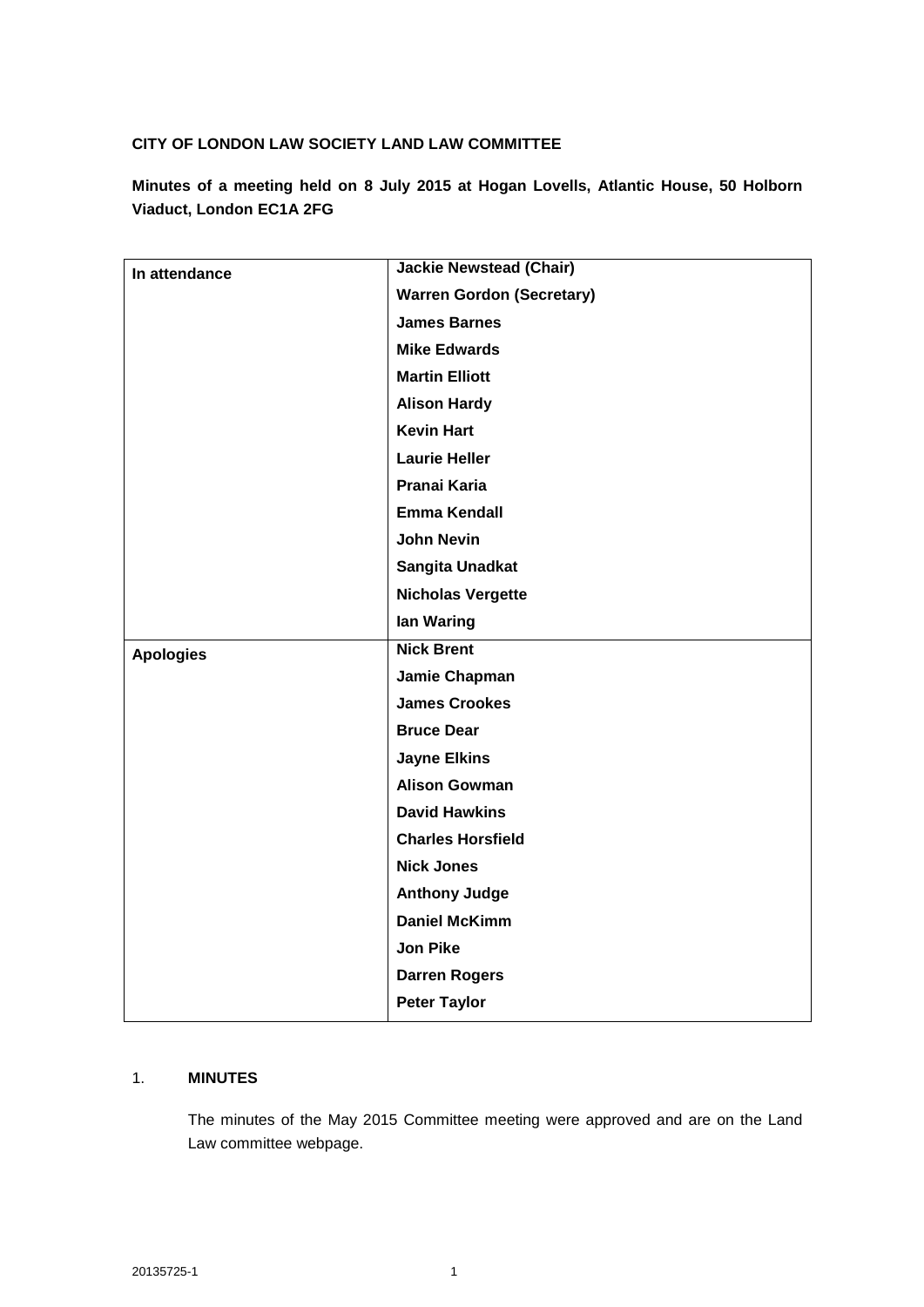### 2. **DISCUSSION ON SUB-GROUP'S DEVELOPMENT MANAGEMENT AGREEMENT**

There was a very helpful discussion on the close to final form of the Asset and development management agreement. Laurie Heller has kindly drafted some introductory explanatory notes that will be added to the agreement. While the agreement will be a useful exemplar, the explanatory notes will make it clear that the approach taken by the agreement is not the only one and the particular circumstances will dictate the contents on each occasion.

Particular comments made –

- Add footnote that there may be sensitivity around attaching the appraisal or business plan to the agreement.
- Clause 3.4.2.4 will be square bracketed to reflect that the duty of care deed is not always provided to tenants.
- The Manager is likely to raise concerns about not receiving the Performance Fee under clause 6 if the End Date is not reached – a footnote will be added.
- Clause 10.1.2 and 10.1.3 lack of clarity over is meant by "at a time when"perhaps link into following notification.
- Clause 10.1.7 reference to clause 24 should be clause 26.
- Clause 11 provisions to apply even where uncertainty over termination.
- Clause 12.1 should there be an exclusion for consequential losses? Deal with in footnote.
- Clause 15.2 this should be subject to clause 9.4.

The agreement will be updated to reflect these changes and, once signed off by the subgroup, will be circulated for a final time to the whole committee. Assuming no further comments, it will then be added to the CLLS website.

Kevin Hart of CLLS agreed to obtain stats for how often the documents on the Land Law committee page of the website are looked at. This would be done twice a year. The stats will not be a reflection of general use of the documents because many now reside on firms' databases. It was also suggested that the CLLS includes reminders about documents in their emails. There was some concern about the under-use of the Protocol for discharging mortgages and, while acknowledging that changing some lenders' practices may be difficult, the committee should persevere and any further publicity from the CLLS will be welcome.

## 3. **UPDATE ON WAYLEAVE PROJECT AND INDUSTRY INTEREST**

Warren Gordon summarised the wayleave drafting project that a sub-group of the committee has undertaken. This is a high profile project being led by Central London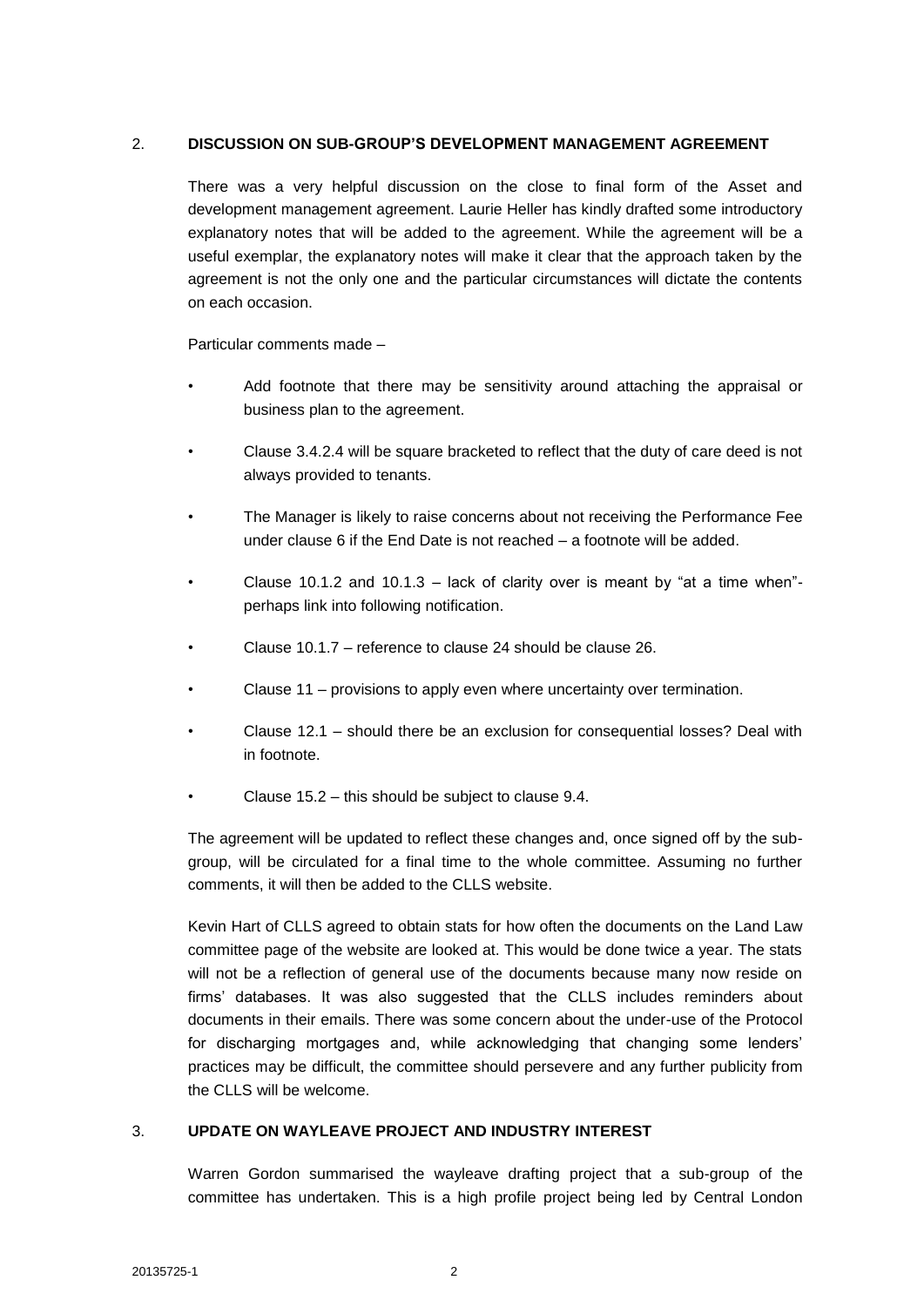Forward. Central London Forward was established in 2007 as a sub-regional strategic organization representing the eight central London local authorities including City of London, Kensington and Chelsea and Westminster.

Central London Forward is using the British Standards Institution ("BSI") to run the project. BSI is a publisher of standards and uses technical authors (such as in this case the City of London Law Society Land Law committee) for their technical (such as legal) input and impartial experts on steering groups and public consultations to build up a consensus on a particular outcome. In this case, the outcome is to standardise and improve the efficiency of the process of the installation of fixed line and mobile phone apparatus (Broadband connectivity) and this will include standard documentation, the majority of which will, hopefully, be adopted by the industry.

The proposal is for the sub-group of the Land Law committee to produce a first draft of a wayleave agreement. The sub-group has been provided with a number of drafts provided by mainly operators and the sub-group will within an 8 week period (ending at the start of September) produce a first draft. The starting point will be a Nabarro's wayleave agreement dealing with fixed line services to tenants, which document has broadly been accepted by a major operator and, therefore, seems a sensible, balanced starting point.

The process is that once the sub-group has produced the first draft, following consideration by the BSI, the draft will be considered by a steering group made up of at least 15 stakeholders including representative bodies of operators, property owners and developers, property managers and other interested parties. Further drafts may be produced following the steering group meeting. There will also be a public consultation with a larger group of interested parties on any documents produced. There is a tight deadline with a proposed publication date in November 2015.

There will be a scoping discussion with the steering group on 15 July which will inform the drafting and the group will consider a very early and incomplete draft produced by the sub-group. Warren will attend that meeting.

The wayleave will reflect the proposed Code subject to current Government consultation and will aim to be relatively straightforward and provide a sensible starting point so that the majority of it such as the boilerplate and other standard provisions will be uncontroversial and there will be a minority of provisions which will be the subject of discussion when the document is actually used (such as indemnity, redevelopment provisions). A third party will produce separate guidance to inform and supplement the sub-group's document.

The sub-group's draft will focus on fixed line situations which the project considers the biggest priority. A document for a mobile phone apparatus situation may follow.

A critical factor highlighted was the extent to which stakeholders abided by the process and documentation formulated by this project once launched. If the majority of the document(s) is used the majority of the time then the project can be counted a success.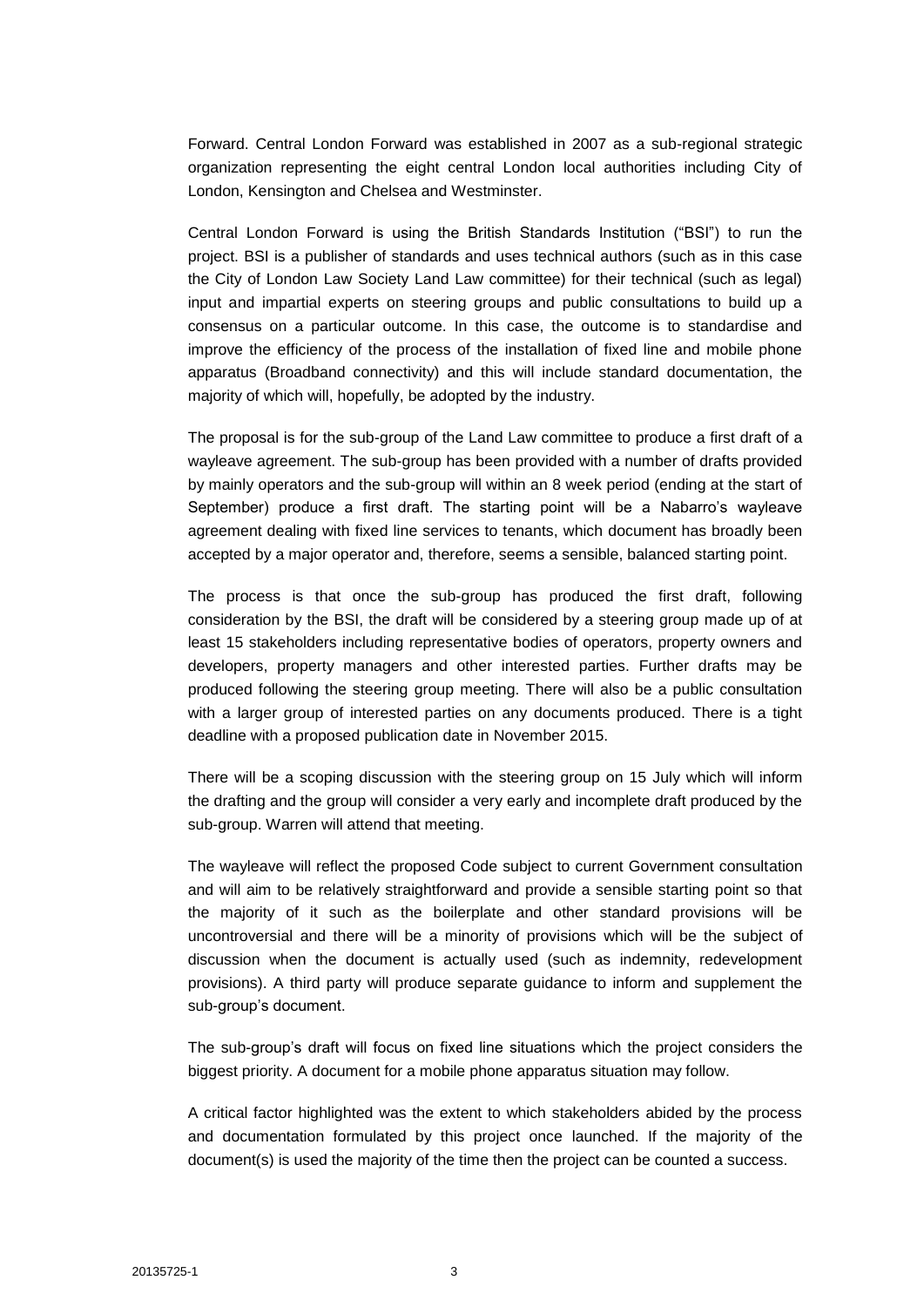In view of the tight timeframes for production of the document, drafts will be circulated to the entire committee by email for comments/information during July and August.

## 4. **IMPORTANCE OF REPORTING ON THE RESULTS OF A SEARCH**

Warren highlighted the recent worrying case of Orientfield Holdings Ltd v Bird & Bird LLP [26 June 2015] High Court. A link to the judgment follows [http://www.bailii.org/cgi](http://www.bailii.org/cgi-bin/markup.cgi?doc=/ew/cases/EWHC/Ch/2015/1963.html&query=title+(+orientfield+)&method=boolean)[bin/markup.cgi?doc=/ew/cases/EWHC/Ch/2015/1963.html&query=title+\(+orientfield+\)&m](http://www.bailii.org/cgi-bin/markup.cgi?doc=/ew/cases/EWHC/Ch/2015/1963.html&query=title+(+orientfield+)&method=boolean) [ethod=boolean](http://www.bailii.org/cgi-bin/markup.cgi?doc=/ew/cases/EWHC/Ch/2015/1963.html&query=title+(+orientfield+)&method=boolean)

A law firm's failure to disclose the results of a planning search in its report on title led to a successful claim against it (for part of the deposit that the buyer lost following rescission of the contract). What is disturbing is that the omission was one that many firms could have made. A redevelopment of a school site within 100 metres of the relevant property revealed by a Plansearch (residential) report. It is not the case that there is always consideration of the planning position for properties adjoining the property to be purchased.

The Court considered that, having carried out the Plansearch Plus report, the law firm was under a duty to explain the results of the search to the buyer. It had been a breach of duty to say that the information that the report provided did not reveal anything that adversely affected the property. The firm had been obliged to include the Plansearch report in the report on title. A reasonably competent solicitor with the Plansearch report to hand would have adopted the position that any development within 100 metres of the property would be of significance. The firm had skim read the report in a few minutes: any qualitative analysis would have revealed developments of potential importance.

The problem is that searches like this often produce voluminous results that would take time and cost to plough through, often out of all proportion to the transaction. Some at the meeting suggested attaching the whole search result to the report on title, but clients would expect points of concern to be highlighted in the report.

The committee wondered about the impact of the decision on the Certificate of title wording for searches and this will be given further consideration.

One option suggested by some would be to include, where appropriate, in reports on title an exclusion that "we have not investigated the planning position for land or buildings surrounding the Property – please let us know if you wish us to do so". Consideration should be given to having greater clarity in reports as to what the solicitor has and has not done in relation to searches.

Or should solicitors be careful about carrying out certain perhaps less "usual" searches for fear of what may be disclosed? A major concern for solicitors is that with the vast array of free information out there, what should they be searching? If they do not disclose information out there that may be adverse to a client, is the solicitor in breach of its duty?

With that in mind, it was suggested that the Law Society should consider some guidance on the identity of "prudent searches" (which will of course depend to a degree on the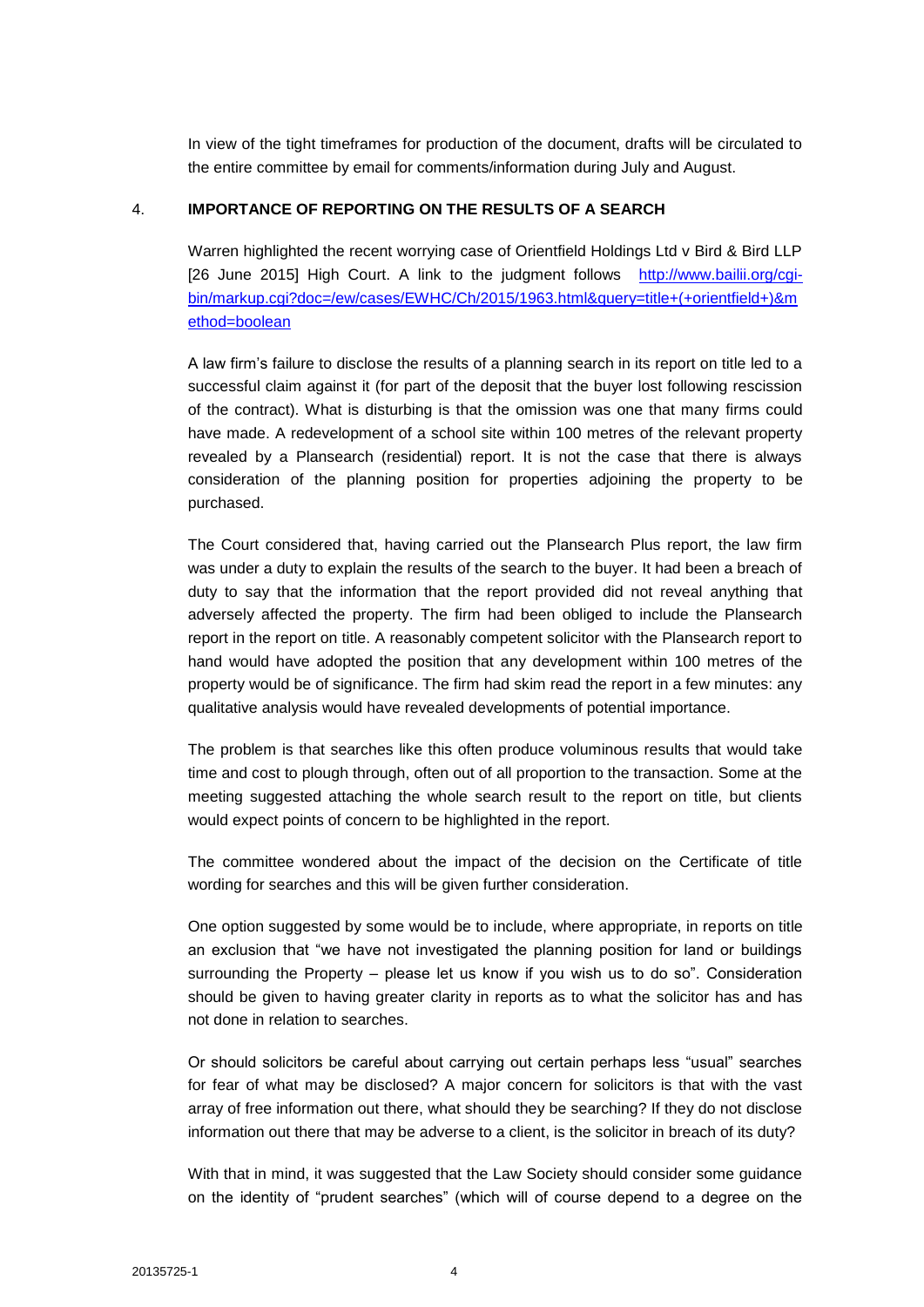nature of the transaction). Warren will mention this to the Law Society. Establishing guidance among practitioners may be helpful in terms of the factors that a court takes into account in determining what is a reasonable practice when considering the liability of law firms for failing to carry out less usual searches.

## 5. **CHANGES TO RICS CODE OF MEASURING PRACTICE FOR OFFICES FROM 1 JANUARY 2016**

The 6th edition of the RICS's Code of Measuring Practice has been around since 2007. It is often referred to in documentation in the context of a definition of "Gross External Area" or "Gross Internal Area" or "Net Internal Area". The Code applies to office, residential, industrial, retail and mixed use. Commencing on 1 January 2016, the Code of Measuring Practice will no longer apply to offices and will be replaced by "Professional statement: office measurement, being Part 1 of RICS property measurement 1st edition May 2015". The existing 6th edition of the RICS's Code of Measuring Practice will continue to apply to residential, industrial, retail and mixed use.

Between now and 1 January 2016, the 6th edition of the RICS's Code of Measuring Practice continues to be used for the measurement of offices. However, commencing on 1 January 2016 "Professional statement: office measurement" is mandatory for offices.

Bear this in mind in relation to references to the Code of Measuring Practice in documentation. The terminology under "Professional statement: office measurement" will be different. "IPMS 1" compares closely to gross external area ("GEA") with some differences (e.g. balconies and accessible rooftop terraces are included in IPMS 1 but excluded in GEA). IPMS 1 is particularly used in a planning context.

"IPMS 2-Office" compares closely but not exactly to gross internal area ("GIA"). In addition to the differences mentioned between IPMS 1 and GEA, areas occupied by the reveals of windows when measured and assessed as the internal dominant face are included in IPMS 2 but excluded for GIA. IPMS 2 is particularly used in a costings context. "IPMS 3-Office"compares to net internal area ("NIA"), but has the largest number of differences between the old and new measure. IPMS 3 is particularly used in the context of agency and valuation; taxation; and property and facilities management.

So from 1 January 2016, GEA, GIA and NIA will effectively disappear for the measurement of offices and the industry will need to get used to IPMS 1, IPMS 2-Office and IPMS 3-Office. GEA, GIA and NIA will, however, remain the measurement tools for residential, industrial, retail and mixed use. The new RICS document states how to make a direct comparison/conversion between the old and new measurement tools for offices. Some transactional documents will provide for both bases.

#### 6. **NEW STANDARD COMMERCIAL PROPERTY CONDITIONS**

Warren gave a brief run through the new 3rd edition of the Standard Commercial Conditions which are very close to being finalised and will be published hopefully in the next few months.